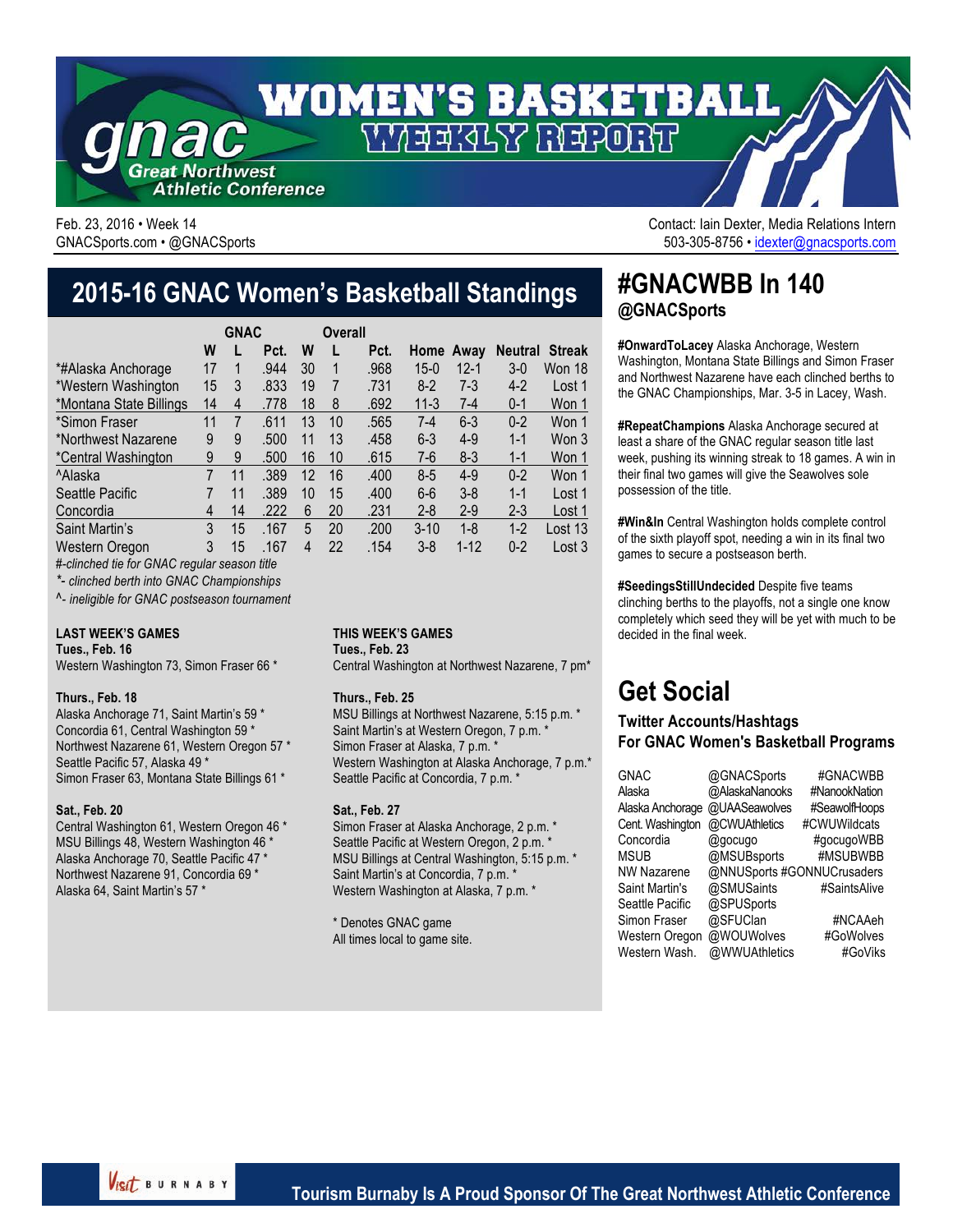# **GNAC Women's Basketball Player of the Week**



**Megan Mullings, Alaska Anchorage F • 6-0 • Senior • Glendale, Ariz.**

Mullings scored 37 points in Alaska Anchorage's two games on 16 of 24 shooting with 15 rebounds, six steals and two blocks as the Seawolves clinched the GNAC regular season championship. She scored 19 points and nine rebounds in a 71-59 victory at Saint Martin's on Thursday and then overcame foul trouble to pour in 18 points on 8 of 10 from the field in a 70-47 win at Seattle Pacific. The GNAC Preseason Player of the Year is averaging 16.1 points and 6.2 rebounds per game).

**ALSO NOMINATED:** Sydney Azorr (Western Oregon), Taylor Peacocke (Western Washington), Alisha Roberts (Simon Fraser), Taylor Simmons (Northwest Nazarene), Megan Wiedeman (Saint Martin's), Jordan Wilson (Alaska)

# **Past GNAC Players Of The Week**

| <b>Date</b>    |                        | Jan. 11-17 | Elisa Homer, SFU    |
|----------------|------------------------|------------|---------------------|
| Nov. 9-15      | Alisha Breen, MSUB     | Jan. 18-24 | Alisha Breen, MSUB  |
| Nov. 16-22     | Megan Mullings, UAA    | Jan. 25-31 | Jenna Buchanan, UAA |
| Nov. 23-29     | Stephanie Toumson, UAF | Feb. 1-7   | Elisa Homer, SFU    |
| Nov. 30-Dec. 6 | Krista Stabler, SMU    | Feb. 8-14  | Kayla Bernsen, WWU  |
| Dec. 7-13      | Megan Wiedeman, SMU    | Feb. 15-21 | Megan Mullings, UAA |
| Dec. 14-20     | Aleisha Hathaway, WWU  |            |                     |
| Dec. 28-Jan. 3 | Ellie Logan, NNU       |            |                     |
| Jan. 4-10      | Jordan Wilson, UAF     |            |                     |

Complete Player of the Week releases are available online at GNACSports.com

### **GNAC News & Notes**



**CHAMPIONS AGAIN:** With two wins last week, extending their win streak to 18 games, Alaska Anchorage put itself in position to finish no worse than tied for first place, earning at least a share of the GNAC title for

the second straight year. The Seawolves were picked to finish first place in the GNAC Preseason Coaches Poll and did not disappoint, rolling to a 17-1 conference record to this point.

 The Seawolves, who have been in the top-seven of both Division II polls all season, are ranked tied for No. 1 in the Women's Basketball Coaches Association Division II Poll with 11 first place votes and are tied for No. 2 in the D2SIDA Media Poll. They lead Division II in assists (642), steals (444) and steals per game (14.3) and are second in assists per game (20.7), rebounds (1,291), scoring margin (28.4), three-point field goals made (262) and turnovers forced (24.65 per game).

#### **SEEDINGS TO BE DECIDED:** Despite five teams clinching playoff



spots already, the seedings of the GNAC Women's Basketball Championships are still to be decided over the final week. Alaska Anchorage holds a grasp of first place, but can still be caught by Western Washington. The Seawolves and Vikings play this week on Thursday night in Anchorage for

a potential championship game preview. While the Vikings can finish in first, they can also drop to third



behind Montana State Billings if the two teams end up tied at the end of the regular season. Western Washington enters the week a game ahead of the Yellowjackets, but are faced with two tough road contests at Alaska Anchorage and Alaska. Central Washington and Northwest Nazarene

battle it out for fifth and sixth this week while Simon

Fraser is the most secure in the fourth position, holding an 11-7 GNAC record. They will also be faced with two tough games in Alaska.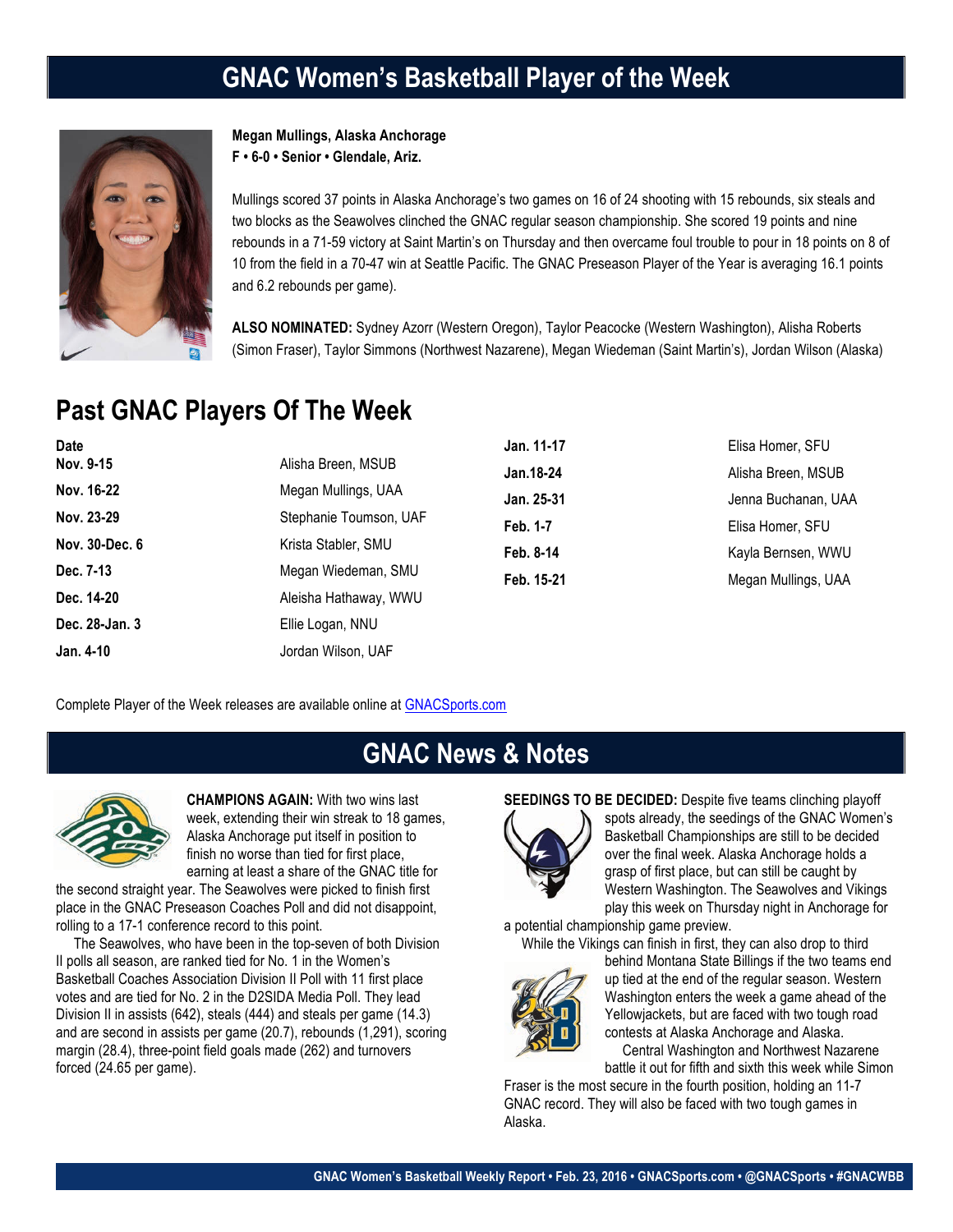#### **PLAYER OF THE YEAR?** Alaska Anchorage forward **Megan**

**Mullings** was named the GNAC Women's Basketball Player of the Week after averaging 18.5 points and 7.5 rebounds in the Seawolves two wins. The senior was named the GNAC Preseason Player of the Year and could be well on her way to receiving the season's end award after leading the Seawolves to a 30-1 overall record. Mullings is sixth in the GNAC in points per game (16.1), while leading the conference in total points (482). She is also ninth in rebounding (6.2 boards per game) and first in field goal percentage, shooting at an off-the-charts .628 clip. She also averages 1.5 blocks per game, good for fifth in the GNAC. Mullings' performances last week will only bolster her case, but she is faced by some stiff competition including Western Washington's **Taylor Peacocke** and **Kayla Bernsen,**  Simon Fraser's **Ellen Kett** and **Elisa Homer**, Montana State Billings' **Alisha Breen** and Saint Martin's **Megan Wiedeman.** 

#### **ON THE COURT AND IN THE CLASSROOM: Seattle Pacific** sophomore **Jordan McPhee**, with her 4.00 cumulative grade point average, leads a total of 47 selections to the Great Northwest Athletic Conference Women's Basketball All-Academic Team.

 McPhee, a business major, is the only GNAC basketball player, men or women, to boast a 4.00 GPA. She leads 18 student-athletes on the team with GPAs of 3.70 or better and seven with GPAs or 3.90 or better. Seattle Pacific, Northwest Nazarene and Montana State Billings lead GNAC teams with seven selections each.

 A total of 18 student-athletes are repeat selections, with six being named to the team for the third consecutive year. Alaska Anchorage senior guard **Jenna Buchanan** leads the list of three-time honorees after she was selected to the CoSIDA Academic All-District 8 Team earlier in the season.

 Other three-time selections include Central Washington senior guard **Melanie Valdez**, Montana State Billings senior forward **Janiel Olson**, Northwest Nazarene senior guard **Taylor Simmons** and senior forward **Katie Swanson**; Saint Martin's senior guard **Krista Stabler** and Seattle Pacific senior center **Molly Grager**.

 To qualify for the GNAC All-Academic teams, a student-athlete must be in their sophomore year of eligibility with a cumulative grade point average of 3.20 or better. View Complete Release

### **ALL-TOURNAMENT TEAMS:**

The following GNAC players have been selected to all-tournament teams during the 2015-16 season:

**Yellowjacket GNAC/PacWest Challenge:** Alisha Breen, MSUB; Rachel Fradgley, SFU.

**Mt. McKinley Bank North Star Invitational**: Stephanie Toumson, UAF; Jordan Wilson UAF.

**Sodexo Tip-Off Classic:** Hannah Rodrigues, SPU; McKenna Daly, Concordia.

**Seawolf Hoops Classic:** Christina Davis (MVP), UAA; Megan Mullings, UAA.

**South Point Holiday Hoops Classic:** Monica Grimsrud, MSUB; Taylor Peacocke, WWU; Aleisha Hathaway, WWU.

#### **GNAC TOURNAMENT UPCOMING:** The 2016 GNAC Basketball



Championships will take place Mar. 3-5 at Marcus Pavilion on the campus of Saint Martin's University in Lacey, Wash. Advanced ticket sales are now available by logging on to the GNAC's ticket sales page on EventBrite.com. Ticket discounts are available on advance sales for single session passes and full tournament passes. Military members will also receive a 25

percent on tickets, but must show valid military ID at the gate.

 Both the men's and women's championship games on Saturday night will be aired as part of the American Sports Network's Division II Showcase. The women's championship game will be on Sat., Mar. 5, at 7:30 p.m.

#### **2016 GNAC WOMEN'S BASKETBALL CHAMPIONSHIPS SCHEDULE**

#### **Thurs., Mar. 3**

Game 1: No. 6 Seed vs. No. 3 Seed, 5:15 p.m. Game 2: No. 5 Seed vs. No. 4 Seed, 7:30 p.m.

#### **Fri., Mar. 4**

Game 3: Winner of Game 1 vs. No. 2 Seed, 5:15 p.m. Game 4: Winner of Game 2 vs. No. 1 Seed, 7:30 p.m. **Sat., Mar. 5**

Game 5: Winner Game 3 vs. Winner Game 4, 7:30 p.m.

#### **TOP PERFORMERS:** Saint Martin's forward **Megan Wiedeman**

recorded two double-doubles last week, averaging 17 points and 13.5 rebounds in two games. She shot 93.9 percent from the free throw line and had five blocks… Western Washington guard **Taylor Peacocke** averaged 18.5 points last week and pushed her doubledigit scoring streak to 25 games… **Jordan Wilson** averaged 15.5 points for Alaska, along with four rebounds. She paces the GNAC with 16.9 points per game this season…**Taylor Simmons** helped lead Northwest Nazarene to a playoff berth with 17.5 points, 4.5 rebounds, three assists and three steals per game in the Crusaders' two victories… Western Oregon guard **Sydney Azorr** averaged 15.5 points last week, including a season-high 22 points at Northwest Nazarene… Simon Fraser senior guard **Alisha Roberts** helped lead Simon Fraser to a win in her final career home game. She hit the game-winning free throws with .5 seconds remaining in the Clan's 63-61 win over Montana State Billings.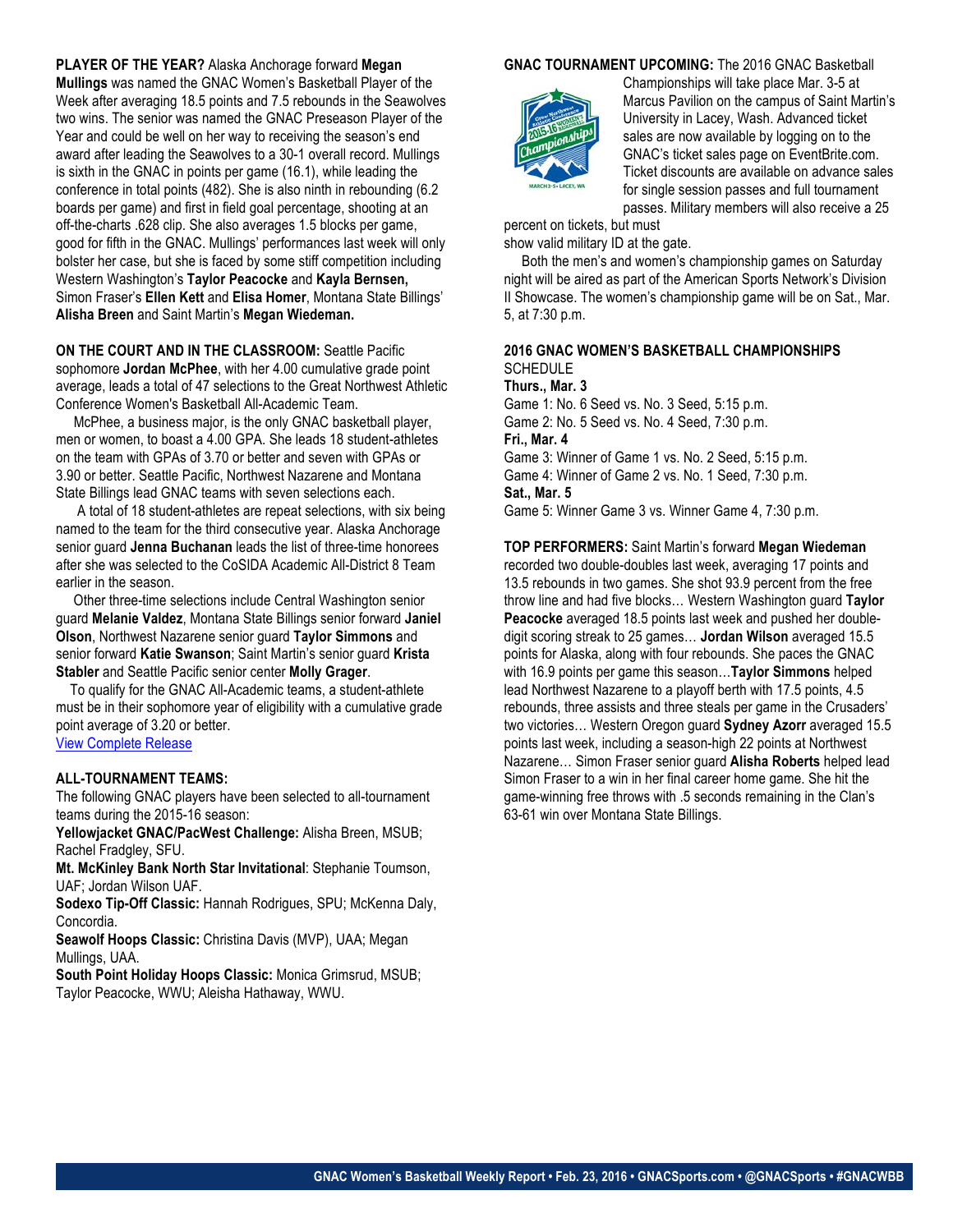#### **National & Regional Polls**

### **WBCA/USA TODAY DIVISION II COACHES POLL**

|    | <b>FEB. 23</b>         |      |          |      | V              |
|----|------------------------|------|----------|------|----------------|
|    | Rk Team (1st)          | Last | Rec.     | Pts. | R              |
| T1 | Alaska Anchorage (11)  | Т1   | 30-1     | 581  | 1              |
| T1 | Lubbock Christian (11) | T1   | 24-0     | 581  | Т              |
| 3  | Limestone (2)          | 3    | $25-0$   | 550  | T              |
| 4  | Cal Baptist            | 4    | 24-1     | 528  | 4              |
| 5  | Lewis (III.)           | 6    | 26-1     | 489  | 5              |
| 6  | Ashland                | 5    | 26-1     | 478  | 6              |
| 7  | Missouri Western State | 7    | 24-2     | 429  | 7              |
| 8  | Winona State           | 8    | 27-2     | 425  | 8              |
| 9  | Fort Hays State (Kan.) | 10   | 23-3     | 387  | 9              |
| 10 | Union (Tenn.)          | 11   | 25-2     | 367  | 1              |
| 11 | Drury                  | 12   | 22-3     | 330  | 1              |
| 12 | West Texas A&M         | 9    | 23-3     | 315  | $\mathbf{1}$   |
| 13 | Virginia Union         | 13   | 22-2     | 294  | 1              |
| 14 | Benedict               | 15   | $24-2$   | 267  | Τ              |
| 15 | Arkansas Tech          | 14   | 21-3     | 266  | Τ              |
| 16 | <b>West Liberty</b>    | 16   | 23-3     | 201  | 1              |
| 17 | Azusa Pacific          | 18   | 22-3     | 200  | 1              |
| 18 | Nova Southeastern      | 17   | 22-4     | 196  | 1              |
| 19 | Pittsburg State (Kan.) | 19   | 23-4     | 177  | 1              |
| 20 | UC San Diego           | 20   | 21-3     | 141  | 2              |
| 21 | Anderson (S.C.)        | 21   | 19-4     | 113  | 2              |
| 22 | Emporia State (Kan.)   | 22   | 21-5     | 103  | $\overline{c}$ |
| 23 | Quincy (III.)          | 23   | 22-4     | 82   | $\overline{c}$ |
| 24 | Columbus State (Ga.)   | 24   | $21 - 4$ | 63   | $\overline{c}$ |
| 25 | <b>Bellarmine</b>      | 25   | $20-3$   | 50   | $\mathbf{c}$   |

**Others Receiving Votes:** Sioux Falls 40, Kentucky State 25, Ursuline 24, Clayton State 20, Wheeling Jesuit 19, Cal State East Bay 13, Lander 11, Shaw 7, Colorado State Pueblo 6, Northern State 5, American International 4.

#### Complete Poll Online

| <b>GNAC IN WBCA/USA TODAY POLL</b> |     |
|------------------------------------|-----|
| Date                               | UAA |
| Preseason                          | 7th |
| Nov. 24                            | 5th |
| Dec. 1                             | 3rd |
| Dec. 8                             | 6th |
| Dec. 15                            | 5th |
| Jan. 5                             | 2nd |
| Jan. 12                            | 2nd |
| Jan. 19                            | 1st |
| Jan. 26                            | 2nd |
| Feb. 2                             | 2nd |
| Feb. 9                             | 1st |
| Feb. 16                            | 1st |
| Feb. 23                            | 1st |

|    | D2SIDA DIVISION II POLL<br><b>WEEK 14 FEB. 23</b> |                 |          |      |
|----|---------------------------------------------------|-----------------|----------|------|
|    | Rk Team (1st)                                     | Last            | Rec.     | Pts. |
| 1  | Lubbock Christian (11)                            | 1               | $24-0$   | 392  |
| Т2 | Limestone (2)                                     | $\overline{c}$  | $25-0$   | 377  |
| T2 | Alaska Anchorage (4)                              | 3               | $30-1$   | 377  |
| 4  | Lewis                                             | 4               | $26-1$   | 347  |
| 5  | Cal Baptist                                       | 5               | $24-1$   | 328  |
| 6  | Missouri Western                                  | 6               | 24-2     | 321  |
| 7  | Union                                             | 8               | $25-2$   | 293  |
| 8  | Ashland                                           | 9               | $26-1$   | 283  |
| 9  | West Texas A&M                                    | $\overline{7}$  | $23-3$   | 249  |
|    | 10 Fort Hays State                                | 14              | 23-3     | 240  |
| 11 | <b>West Liberty</b>                               | 11              | 23-3     | 240  |
| 12 | <b>Benedict</b>                                   | 13              | $24-2$   | 209  |
|    | 13 UC San Diego                                   | 12              | $21-3$   | 208  |
|    | T14 Winona State                                  | 10              | $27-2$   | 175  |
|    | T14 Drury                                         | 15              | 22-3     | 175  |
| 16 | American Int'l                                    | 17              | 22-4     | 168  |
| 17 | Wheeling Jesuit                                   | 16              | 23-3     | 150  |
|    | 18 Columbus State                                 | T18             | $21 - 4$ | 140  |
| 19 | Nova Southeastern                                 | 20              | $22 - 4$ | 99   |
| 20 | Virginia Union                                    | 21              | $22 - 2$ | 84   |
| 21 | Azusa Pacific                                     | 22              | 22-3     | 78   |
| 22 | Roberts Wesleyan                                  | T <sub>25</sub> | $22 - 4$ | 75   |
| 23 | <b>Pittsburg State</b>                            | 23              | $23-4$   | 61   |
| 24 | <b>Clayton State</b>                              | NR              | $21 - 4$ | 37   |
| 25 | Quincy                                            | 25              | $22 - 4$ | 32   |
|    |                                                   |                 |          |      |

**Others Receiving Votes:** Bentley 25, Colorado Mines 17, Emporia State 12, Florida Southern 12, Arkansas Tech 4, Bellarmine 4, Cal State East Bay 3.

Feb. 9 3rd Feb. 16 3rd Feb. 23 2nd

#### Complete Poll Online

| UNAU IN DZOIDA TUP-ZU PULL |     |
|----------------------------|-----|
| Date                       | UAA |
| Preseason                  | 5th |
| Nov. 17                    | 4th |

**GNAC IN D2SIDA TOP-25 POLL**

| <b>D2SIDA WEST REGION RANKINGS</b> |  |
|------------------------------------|--|
| <b>WEEK 12 FEB. 8</b>              |  |

|    | Rk Team (1st)             | Last | Rec.     | Pts. |
|----|---------------------------|------|----------|------|
| 1  | Alaska Anchorage (6)      | 1    | $26 - 1$ | 60   |
| 2  | Cal Baptist               | 2    | $21-1$   | 54   |
| 3  | UC San Diego              | 3    | $18-3$   | 47   |
| 4  | Azusa Pacific             | 4    | $19-3$   | 43   |
| 5  | Cal State Dominguez Hills | 5    | $16 - 7$ | 30   |
| 6  | Cal State East Bay        | 7    | $19 - 4$ | 29   |
| 7  | Academy of Art            | 6    | $18-6$   | 27   |
| 8  | Point Loma                | 8    | $16 - 5$ | 21   |
| 9  | <b>Western Washington</b> | 10   | 16-6     | 13   |
| 10 | Dominican                 | ΝR   | $15 - 6$ | 3    |

#### **Others Receiving Votes:** *MSU Billings 2, Simon Fraser 1.*

#### Complete Poll Online

| <b>GNAC IN D2SIDA WEST REGION POLL</b> |      |      |     |      |             |  |
|----------------------------------------|------|------|-----|------|-------------|--|
| Date                                   | wwu  | SPU  | UAA | CWU  | <b>MSUB</b> |  |
| Preseason                              | 4th  | 8th  | 1st |      |             |  |
| Nov. 16                                | 7th  | 4th  | 1st | 10th |             |  |
| Nov. 23                                | 10th | 6th  | 1st | 9th  |             |  |
| Nov. 30                                | RV   | 7th  | 1st | 9th  |             |  |
| Dec. 7                                 | 7th  | 8th  | 1st | 10th |             |  |
| Dec. 14                                | 6th  | 8th  | 1st | 10th |             |  |
| Dec. 21                                | 6th  | 10th | 1st | 10th |             |  |
| Jan. 4                                 | 6th  | 10th | 1st | RV   |             |  |
| Jan. 11                                | 9th  |      | 1st | 10th |             |  |
| Jan. 18                                | 9th  |      | 1st | 10th |             |  |
| Jan. 25                                | 10th |      | 1st |      | 9th         |  |
| Feb. 2                                 | 10th |      | 1st |      | 9th         |  |
| Feb. 9                                 | 9th  |      | 1st |      |             |  |

#### **NCAA WEST REGION RANKINGS**

| Date      | <b>UAA</b> | <b>WEEK 1 FEB. 17</b>          |          |           |
|-----------|------------|--------------------------------|----------|-----------|
| Preseason | 5th        | Rk Team (1st)                  | DII Rec. | In Region |
| Nov. 17   | 4th<br>1   | Alaska Anchorage               | $25 - 1$ | $23 - 1$  |
| Nov. 24   | 2<br>3rd   | UC San Diego                   | $20-3$   | $20-3$    |
| Dec. 1    | 3<br>2nd   | Azusa Pacific                  | $20 - 2$ | $20 - 2$  |
| Dec. 8    | 4<br>6th   | Cal Baptist                    | $22 - 1$ | $22 - 1$  |
| Dec. 15   | 5<br>5th   | Cal State Dominguez Hills 17-7 |          | $16-6$    |
| Dec. 22   | 6<br>3rd   | Academy of Art                 | $20 - 6$ | $20 - 4$  |
| Jan. 5    | 4th        | Cal State East Bay             | $20 - 4$ | $20 - 4$  |
| Jan. 12   | 8<br>4th   | Western Washington             | 18-6     | $17 - 5$  |
| Jan. 19   | 9<br>4th   | Point Loma                     | 17-6     | $17-6$    |
| Jan. 26   | 10<br>4th  | Montana State Billings         | $16 - 7$ | 15-6      |
| Feb. 2    | 4th        |                                |          |           |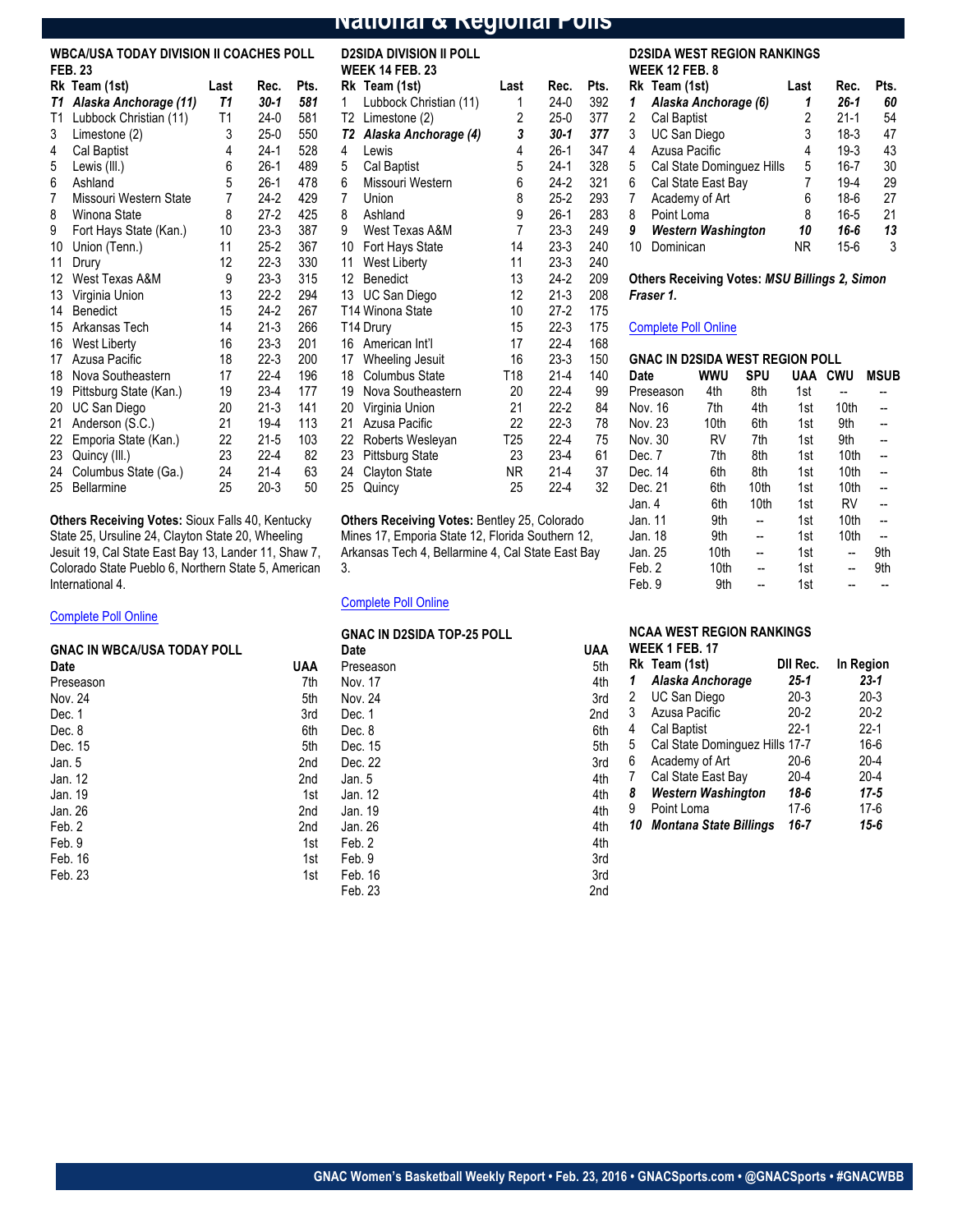# **GNAC In NCAA Division II Statistics**

#### **Top 30 As Of Feb. 21, 2016 TEAM**

| TEAM                                   |                                       |            |      | <b>INDIVIDUAL</b>       |                     |                |      |
|----------------------------------------|---------------------------------------|------------|------|-------------------------|---------------------|----------------|------|
| Category                               | Team                                  | Avg./Total | Rank | Category                | <b>Player</b>       | Avg./Total     | Rank |
| Assist Turnover Ratio Alaska Anchorage |                                       | 1.29       | 7th  | <b>Assist TO Ratio</b>  | Kiki Robertson, UAA | 2.84           | 7th  |
| Assists                                | Alaska Anchorage                      | 642        | 1st  |                         | Ellen Kett, SFU     | 2.36           | 18th |
| Assists Per Game                       | Alaska Anchorage                      | 20.7       | 2nd  | Assists                 | Ellen Kett, SFU     | 163            | 7th  |
|                                        | Simon Fraser                          | 17.1       | 13th |                         | Kiki Robertson, UAA | 162            | 8th  |
| <b>Blocked Shots</b>                   | Western Washington                    | 142        | 8th  |                         | Jasmin Edwards, CWU | 139            | 17th |
|                                        | Central Washington                    | 120        | 25th | Assists Per Game        | Ellen Kett, SFU     | 7.1            | 3rd  |
|                                        | Blocked Shots/Game Western Washington | 5.5        | 7th  |                         | Jasmin Edwards, CWU | 5.3            | 19th |
|                                        | Central Washington                    | 4.6        | 24th |                         | Kiki Robertson, UAA | 5.2            | 22nd |
| Field-Goal Pct.                        | Western Washington                    | 47.5       | 5th  | <b>Blocked Shots</b>    | Kayla Bernsen, WWU  | 76             | 6th  |
|                                        | Alaska Anchorage                      | 45.3       | 18th |                         | Jasmine Parker, CWU | 66             | 13th |
| FG Pct. Defense                        | Alaska Anchorage                      | 33.2       | 5th  |                         | Megan Wiedeman, SMU | 58             | 19th |
| Free Throw Attempts Alaska Fairbanks   |                                       | 598        | 19th | <b>Blocked Shots/G</b>  | Kayla Bernsen, WWU  | 2.92           | 6th  |
| Free Throws Made                       | Alaska Fairbanks                      | 424        | 16th |                         | Jasmine Parker, CWU | 2.54           | 13th |
| Free-Throw Pct.                        | Northwest Nazarene                    | 76.8       | 12th |                         | Megan Wiedeman, SMU | 2.32           | 17th |
| Offensive Rbs./G                       | Alaska Anchorage                      | 16         | 15th | Defensive Rbs/G         | Megan Wiedeman, SMU | $\overline{7}$ | 27th |
|                                        | Northwest Nazarene                    | 16         | 27th | Double Doubles          | Megan Wiedeman, SMU | 14             | 15th |
| Rebound Margin                         | Alaska Anchorage                      | 8.6        | 12th | <b>Field-Goals Made</b> | Jordan Wilson, UAF  | 189            | 15th |
| Rebounds                               | Alaska Anchorage                      | 1,291      | 2nd  |                         | Megan Mullings, UAA | 186            | 20th |
| <b>Scoring Defense</b>                 | Alaska Anchorage                      | 53.2       | 5th  | Field-Goal Pct.         | Megan Mullings, UAA | 62.8           | 3rd  |
|                                        | Central Washington                    | 54.7       | 7th  |                         | Kayla Bernsen, WWU  | 54.5           | 27th |
|                                        | Montana State Billings                | 58.2       | 28th | Free Throw Att.         | Megan Mullings, UAA | 163            | 24th |
| Scoring Margin                         | Alaska Anchorage                      | 28.4       | 2nd  | Free Throws Made        | Krista Stabler, SMU | 125            | 17th |
| <b>Scoring Offense</b>                 | Alaska Anchorage                      | 81.6       | 8th  | Free-Throw Pct.         | Ellie Logan, NNU    | 88.9           | 13th |
| <b>Steals</b>                          | Alaska Anchorage                      | 444        | 1st  |                         | Tiana Hanson, MSUB  | 88.0           | 19th |
| <b>Steals Per Game</b>                 | Alaska Anchorage                      | 14.3       | 1st  | Minutes Played          | Alisha Breen, MSUB  | 952.00         | 17th |
| 3-PT FG Defense                        | Alaska Anchorage                      | 27.9       | 30th |                         | Jasmin Edwards, CWU | 947:00         | 21st |
| 3-PT FG Attempted                      | Alaska Anchorage                      | 720        | 3rd  | Min. Played / Game      | Ellen Kett, SFU     | 37.61          | 9th  |
| 3-PT FG Made                           | Alaska Anchorage                      | 262        | 2nd  |                         | Krista Stabler, SMU | 37:00          | 14th |
|                                        | Simon Fraser                          | 217        | 21st |                         | Alisha Breen, MSUB  | 36:62          | 21st |
| 3-PT FG / Game                         | Simon Fraser                          | 9.4        | 5th  |                         | Jasmin Edwards, CWU | 36:42          | 26th |
|                                        | Alaska Anchorage                      | 8.5        | 16th | <b>Steals</b>           | Taylor Simmons, NNU | 71             | 14th |
| 3-PT FG Pct.                           | Simon Fraser                          | 38.6       | 12th |                         | Kiki Robertson, UAA | 70             | 15th |
|                                        | Alaska Anchorage                      | 36.4       | 26th | <b>Steals Per Game</b>  | Taylor Simmons, NNU | 2.96           | 12th |
| <b>Turnover Margin</b>                 | Alaska Anchorage                      | 8.55       | 4th  | Three-PT FG Att.        | Elisa Homer, SFU    | 220            | 9th  |
| <b>Turnovers Forced</b>                | Alaska Anchorage                      | 24.65      | 2nd  |                         | Jenna Buchanan, UAA | 204            | 15th |
| Won-Lost Pct.                          | Alaska Anchorage                      | 96.8       | 3rd  | Three-PT FG Made        | Jenna Buchanan, UAA | 95             | 5th  |
|                                        |                                       |            |      |                         | Elisa Homer, SFU    | 87             | 6th  |
|                                        |                                       |            |      | Three-PT FG/G           | Elisa Homer, SFU    | 3.78           | 3rd  |
|                                        |                                       |            |      |                         | Jenna Buchanan, UAA | 3.06           | 17th |
|                                        |                                       |            |      | Three Pt FG Pct.        | Ellen Kett, SFU     | 53.9           | 1st  |
|                                        |                                       |            |      |                         | Jenna Buchanan, UAA | 46.6           | 7th  |

Online: http://stats.ncaa.org/rankings/ranking\_summary?academic\_year...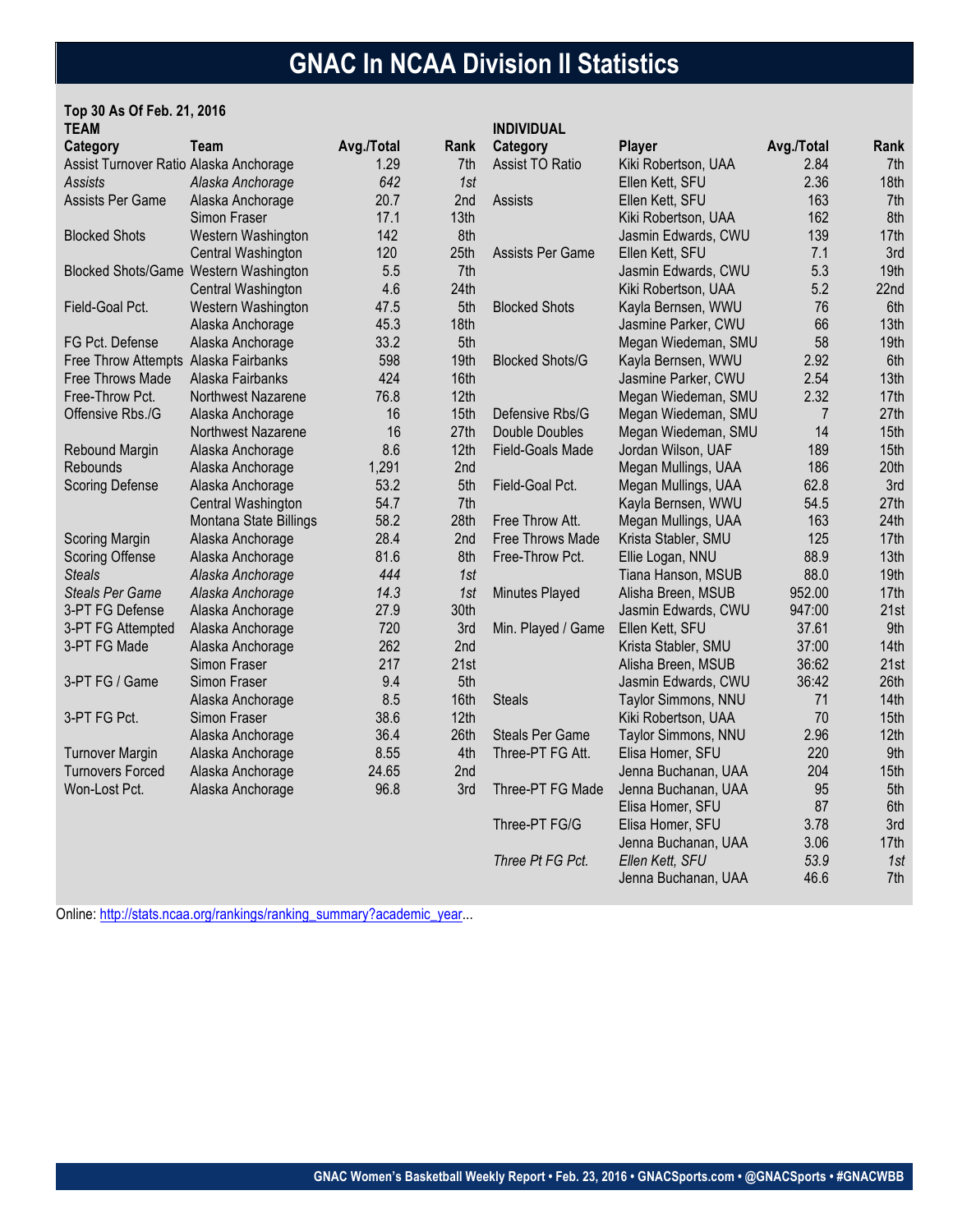# **GNAC Team Statistics**

|     | <b>SCORING OFFENSE</b> | GР |            | No.        | Avg/G |
|-----|------------------------|----|------------|------------|-------|
| 1.  | Alaska Anchorage       | 31 |            | 2529       | 81.6  |
| 2.  | Northwest Nazarene     | 24 |            | 1715       | 71.5  |
| 3.  | Simon Fraser           | 23 |            | 1591       | 69.2  |
| 4.  | Western Washington     | 26 |            | 1742       | 67.0  |
| 5.  | Alaska                 | 28 |            | 1869       | 66.8  |
| 6.  | <b>MSU Billings</b>    | 26 |            | 1617       | 62.2  |
| 7.  | Central Washington     | 26 |            | 1600       | 61.5  |
| 8.  | Seattle Pacific        | 25 |            | 1501       | 60.0  |
| 9.  | Saint Martin's         | 25 |            | 1451       | 58.0  |
| 10. | Concordia (Ore.)       | 26 |            | 1479       | 56.9  |
| 11. | Western Oregon         | 26 |            | 1366       | 52.5  |
|     | <b>SCORING DEFENSE</b> | GР |            | No.        | Avg/G |
| 1.  | Alaska Anchorage       | 31 |            | 1649       | 53.2  |
| 2.  | Central Washington     | 26 |            | 1421       | 54.7  |
| 3.  | <b>MSU Billings</b>    | 26 |            | 1512       | 58.2  |
| 4.  | Western Washington     | 26 |            | 1523       | 58.6  |
| 5.  | Seattle Pacific        | 25 |            | 1547       | 61.9  |
| 6.  | Simon Fraser           | 23 |            | 1483       | 64.5  |
| 7.  | Western Oregon         | 26 |            | 1704       | 65.5  |
| 8.  | Concordia (Ore.)       | 26 |            | 1713       | 65.9  |
| 9.  | Saint Martin's         | 25 |            | 1738       | 69.5  |
| 10. | Alaska                 | 28 |            | 1989       | 71.0  |
| 11. | Northwest Nazarene     | 24 |            | 1772       | 73.8  |
|     | <b>FREE THROW PCT</b>  | GP | FTM        | <b>FTA</b> | PCT   |
| 1.  | Northwest Nazarene     | 24 | 398        | 518        | .768  |
| 2.  | Seattle Pacific        | 25 | 302        | 414        | .729  |
| 3.  | Saint Martin's         | 25 | 382        | 532        | .718  |
| 4.  | <b>MSU Billings</b>    | 26 | 362        | 510        | .710  |
| 5.  | Alaska                 | 28 | 424        | 598        | .709  |
| 6.  | Alaska Anchorage       | 31 | 359        | 510        | .704  |
| 7.  | Simon Fraser           | 23 | 262        | 373        | .702  |
| 8.  | Western Washington     | 26 | 249        | 357        | .697  |
| 9.  | Central Washington     | 26 | 316        | 464        | .681  |
| 10. | Concordia (Ore.)       | 26 | 292        | 431        | .677  |
| 11. | Western Oregon         | 26 | 299        | 443        | .675  |
|     | <b>FIELD GOAL PCT</b>  | GP | <b>FGM</b> | <b>FTA</b> | PCT   |
| 1.  | Western Washington     | 26 | 698        | 1469       | .475  |
| 2.  | Alaska Anchorage       | 31 | 954        | 2106       | .453  |
| 3.  | Central Washington     | 26 | 582        | 1354       | .430  |
| 4.  | Simon Fraser           | 23 | 556        | 1322       | .421  |
| 5.  | Northwest Nazarene     | 24 | 616        | 1521       | .405  |
| 6.  | Alaska                 | 28 | 663        | 1693       | .392  |
| 7.  | <b>MSU Billings</b>    | 26 | 544        | 1418       | .384  |
| 8.  | Seattle Pacific        | 25 | 540        | 1469       | .368  |
| 9.  | Western Oregon         | 26 | 478        | 1339       | .357  |
| 10. | Saint Martin's         | 25 | 481        | 1372       | .351  |
| 11. | Concordia (Ore.)       | 26 | 527        | 1512       | .349  |

| 2.               |                                  |           |              |                 |              |
|------------------|----------------------------------|-----------|--------------|-----------------|--------------|
|                  | Central Washington               | 26        | 510          | 1397            | .365         |
| 3.               | Western Washington               | 26        | 551          | 1458            | .378         |
| 4.               | <b>MSU Billings</b>              | 26        | 554          | 1422            | .390         |
| 5.               | Simon Fraser                     | 23        | 550          | 1400            | .393         |
| 6.               | Seattle Pacific                  | 25        | 584          | 1404            | .416         |
| 7.               | Concordia (Ore.)                 | 26        | 613          | 1471            | .417         |
| 8.               | Alaska                           | 28        | 715          | 1707            | .419         |
| 9.               | <b>Saint Martin's</b>            | 25        | 625          | 1485            | .421         |
| 10.              | Western Oregon                   | 26        | 610          | 1430            | .427         |
| 11.              | Northwest Nazarene               | 24        | 616          | 1418            | .434         |
|                  | 3-POINT FG PCT                   | GР        | 3FGM         | 3FGA            | <b>PCT</b>   |
| 1.               | Simon Fraser                     | 23        | 217          | 562             | .386         |
| 2.               | Alaska Anchorage                 | 31        | 262          | 720             | .364         |
| 3.               | Western Washington               | 26        | 97           | 269             | .361         |
| 4.               | <b>MSU Billings</b>              | 26        | 167          | 501             | .333         |
| 5.               | Central Washington               | 26        | 120          | 364             | .330         |
| 6.               | Northwest Nazarene               | 24        | 85           | 286             | .297         |
| 7.               | Western Oregon                   | 26        | 111          | 385             | .288         |
| 8.               | Concordia (Ore.)                 | 26        | 133          | 473             | .281         |
| 9.               | Alaska                           | 28        | 119          | 426             | .279         |
| 10.              | <b>Saint Martin's</b>            | 25        | 107          | 391             | .274         |
| 11.              | Seattle Pacific                  | 25        | 119          | 436             | .273         |
|                  | <b>REBOUNDING OFFENSE</b>        | <b>GP</b> |              | <b>Rebounds</b> | Avg/G        |
|                  |                                  |           |              |                 |              |
|                  |                                  |           |              |                 |              |
| 1.               | Alaska Anchorage                 | 31        |              | 1292            | 41.7         |
| 2.               | Northwest Nazarene               | 24        |              | 958             | 39.9         |
| 3.               | Seattle Pacific                  | 25        |              | 986             | 39.4         |
| 4.               | Western Washington               | 26        |              | 958             | 36.8         |
| 5.               | Simon Fraser                     | 23        |              | 838             | 36.4         |
| 6.               | Alaska                           | 28        |              | 997             | 35.6         |
| 7.               | Concordia (Ore.)                 | 26        |              | 925             | 35.6         |
| 8.               | Central Washington               | 26        |              | 919             | 35.3         |
| 9.               | <b>MSU Billings</b>              | 26        |              | 916             | 35.2         |
| 10.<br>11.       | Western Oregon<br>Saint Martin's | 26<br>25  |              | 907<br>845      | 34.9<br>33.8 |
|                  |                                  |           |              |                 |              |
|                  | <b>REBOUNDING DEFENSE</b>        | GР        | Rebounds     | Avg/G           |              |
| 1.               | Western Washington               | 26        | 816          | 31.4            |              |
| $\overline{2}$ . | Central Washington               | 26        | 824          | 31.7            |              |
| 3.               | Alaska Anchorage                 | 31        | 1022         | 33.0            |              |
| 4.               | <b>MSU Billings</b>              | 26        | 883          | 34.0            |              |
| 5.               | Western Oregon                   | 26        | 889          | 34.2            |              |
| 6.               | Seattle Pacific                  | 25        | 869          | 34.8            |              |
| 7.               | Northwest Nazarene               | 24        | 853          | 35.5            |              |
| 8.               | Simon Fraser                     | 23        | 824          | 35.8            |              |
| 9.               | Concordia (Ore.)                 | 26        | 1029         | 39.6            |              |
| 10.<br>11.       | Saint Martin's<br>Alaska         | 25<br>28  | 1006<br>1171 | 40.2<br>41.8    |              |

|                               |                  |    |            | <b>BLOCKED SHOTS</b> | GF              | No.                | Avg/G |     |     |
|-------------------------------|------------------|----|------------|----------------------|-----------------|--------------------|-------|-----|-----|
|                               |                  |    |            |                      |                 | Western Washington | 26    |     |     |
| <b>FIELD GOAL PCT DEFENSE</b> |                  | GP | <b>FGM</b> | FGA                  | PC <sub>1</sub> | Central Washington | 26    | 120 | 4.6 |
|                               | Alaska Anchorage | ັ  | 533        | 1605                 | .332            | Saint Martin's     | 25    |     | 4.C |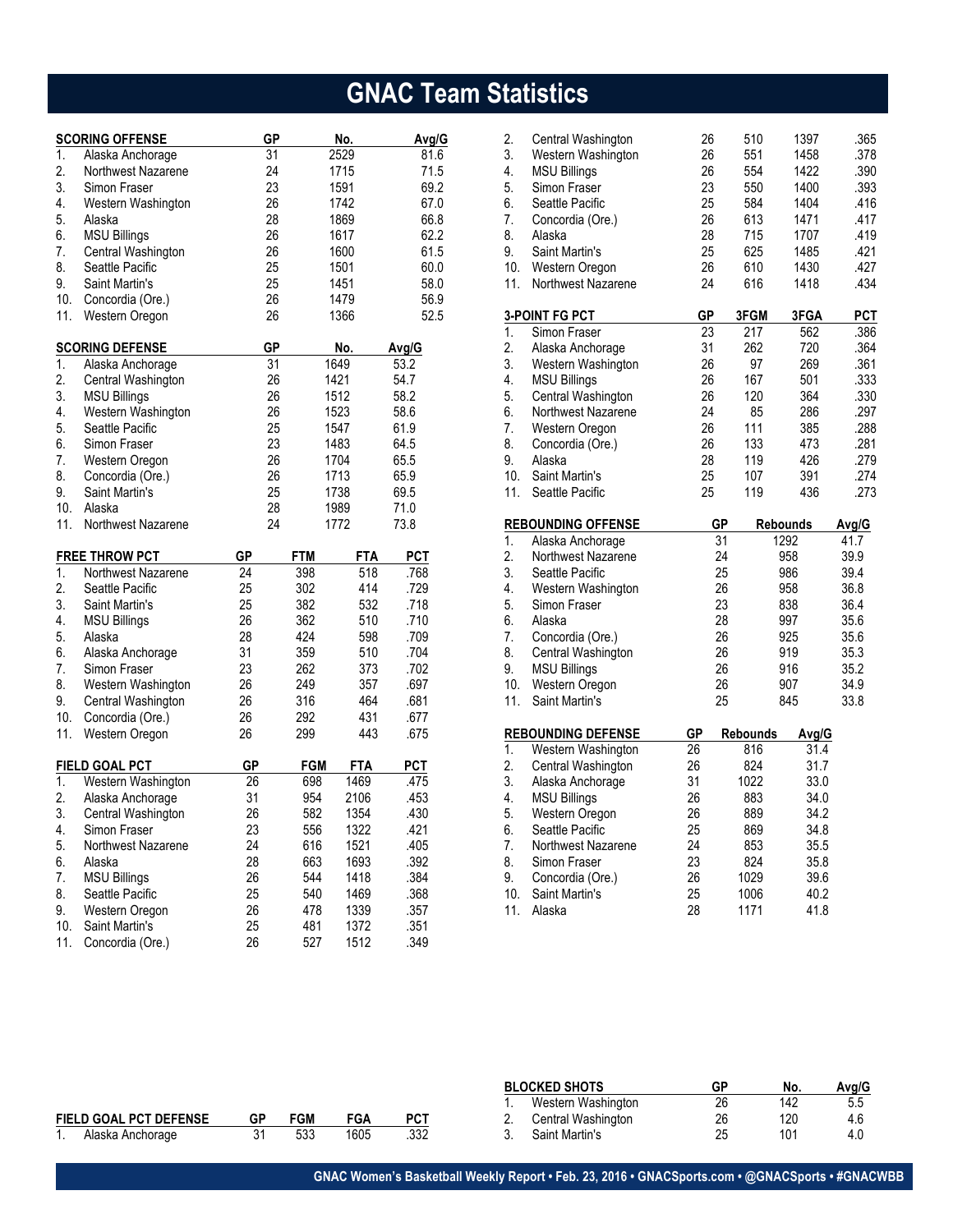| 4.  | Simon Fraser          | 23        | 86  | 3.7   |
|-----|-----------------------|-----------|-----|-------|
| 5.  | Concordia (Ore.)      | 26        | 86  | 3.3   |
| 6.  | Alaska Anchorage      | 31        | 100 | 3.2   |
| 7.  | Northwest Nazarene    | 24        | 66  | 2.8   |
| 8.  | Seattle Pacific       | 25        | 62  | 2.5   |
| 9.  | <b>MSU Billings</b>   | 26        | 58  | 2.2   |
| 10. | Alaska                | 28        | 59  | 2.1   |
| 11. | Western Oregon        | 26        | 37  | 1.4   |
|     | <b>ASSISTS</b>        | <b>GP</b> | No. | Avg/G |
| 1.  | Alaska Anchorage      | 31        | 642 | 20.7  |
| 2.  | Simon Fraser          | 23        | 394 | 17.1  |
| 3.  | Western Washington    | 26        | 412 | 15.8  |
| 4.  | Central Washington    | 26        | 381 | 14.7  |
| 5.  | Alaska                | 28        | 407 | 14.5  |
| 6.  | Northwest Nazarene    | 24        | 338 | 14.1  |
| 7.  | <b>MSU Billings</b>   | 26        | 337 | 13.0  |
| 8.  | Seattle Pacific       | 25        | 313 | 12.5  |
| 9.  | <b>Saint Martin's</b> | 25        | 272 | 10.9  |
| 10. | Western Oregon        | 26        | 278 | 10.7  |
| 11. | Concordia (Ore.)      | 26        | 254 | 9.8   |
|     | <b>STEALS</b>         | GP        | No. | Avg/G |
| 1.  | Alaska Anchorage      | 31        | 443 | 14.3  |
| 2.  | Alaska                | 28        | 266 | 9.5   |
| 3.  | Northwest Nazarene    | 24        | 224 | 9.3   |
| 4.  | <b>MSU Billings</b>   | 26        | 220 | 8.5   |
| 5.  | Western Washington    | 26        | 211 | 8.1   |
| 6.  | Saint Martin's        | 25        | 202 | 8.1   |
| 7.  | Concordia (Ore.)      | 26        | 194 | 7.5   |
|     | Central Washington    | 26        | 194 | 7.5   |

| 9.<br>10. | Seattle Pacific<br>Western Oregon | 25<br>26 | 170<br>172 | 6.8<br>6.6 |
|-----------|-----------------------------------|----------|------------|------------|
| 11.       | Simon Fraser                      | 23       | 143        | 6.2        |
|           | <b>OFFENSIVE REBOUNDS</b>         | GР       | No.        | Avg/G      |
| 1.        | Alaska Anchorage                  | 31       | 510        | 16.5       |
| 2.        | Northwest Nazarene                | 24       | 376        | 15.7       |
| 3.        | Seattle Pacific                   | 25       | 365        | 14.6       |
| 4.        | Concordia (Ore.)                  | 26       | 337        | 13.0       |
| 5.        | <b>MSU Billings</b>               | 26       | 319        | 12.3       |
| 6.        | Western Oregon                    | 26       | 313        | 12.0       |
| 7.        | Western Washington                | 26       | 311        | 12.0       |
| 8.        | Saint Martin's                    | 25       | 293        | 11.7       |
| 9.        | Alaska                            | 28       | 328        | 11.7       |
| 10.       | Simon Fraser                      | 23       | 260        | 11.3       |
| 11.       | Central Washington                | 26       | 280        | 10.8       |
|           | <b>DEFENSIVE REBOUNDS</b>         | GP       | No.        | Avg/G      |
| 1.        | Alaska Anchorage                  | 31       | 782        | 25.2       |
| 2.        | Simon Fraser                      | 23       | 578        | 25.1       |
| 3.        | Western Washington                | 26       | 647        | 24.9       |
| 4.        | Seattle Pacific                   | 25       | 621        | 24.8       |
| 5.        | Central Washington                | 26       | 639        | 24.6       |
| 6.        | Northwest Nazarene                | 24       | 582        | 24.3       |
| 7.        | Alaska                            | 28       | 669        | 23.9       |
| 8.        | <b>MSU Billings</b>               | 26       | 597        | 23.0       |
| 9.        | Western Oregon                    | 26       | 594        | 22.8       |
| 10.       | Concordia (Ore.)                  | 26       | 588        | 22.6       |
| 11.       | <b>Saint Martin's</b>             | 25       | 552        | 22.1       |

# **GNAC Individual Statistics**

|     | <b>SCORING</b>          | GР | FG  | 3FG | FT  | PTS Avg/G |     |       |
|-----|-------------------------|----|-----|-----|-----|-----------|-----|-------|
| 1.  | Wilson, Jordan-UAF      | 28 | 189 | 8   | 86  | 472       |     | 16.9  |
| 2.  | Peacocke, Taylor-WWU    | 25 | 164 | 24  | 64  | 416       |     | 16.6  |
| 3.  | Breen, Alisha-MSUB      | 26 | 144 | 37  | 106 | 431       |     | 16.6  |
| 4.  | Homer, Elisa-SFU        | 23 | 107 | 87  | 80  | 381       |     | 16.6  |
| 5.  | Stabler, Krista-SMU     | 25 | 130 | 29  | 125 | 414       |     | 16.6  |
| 6.  | Mullings, Megan-UAA     | 30 | 186 | 0   | 110 | 482       |     | 16.1  |
| 7.  | Wiedeman, Megan-SMU     | 25 | 107 | 14  | 121 | 349       |     | 14.0  |
| 8.  | Logan, Ellie-NNU        | 24 | 118 | 0   | 96  | 332       |     | 13.8  |
| 9.  | Buchanan, Jenna-UAA     | 31 | 140 | 95  | 32  | 407       |     | 13.1  |
| 10. | Hollander, Courtney-SPU | 25 | 113 | 27  | 63  | 316       |     | 12.6  |
| 11. | Dean, Sierra-CU         | 23 | 107 | 29  | 41  | 284       |     | 12.3  |
| 12. | Skjold, Kaillee-UAF     | 28 | 138 | 4   | 62  | 342       |     | 12.2  |
| 13. | Bernsen, Kayla-WWU      | 26 | 133 | 0   | 50  | 316       |     | 12.2  |
| 14. | Fradgley, Rachel-SFU    | 23 | 115 | 3   | 41  | 274       |     | 11.9  |
| 15. | Simmons, Taylor-NNU     | 24 | 96  | 10  | 81  | 283       |     | 11.8  |
| 16. | Roberts, Alisha-SFU     | 23 | 87  | 54  | 42  | 270       |     | 11.7  |
| 17. | McPhee, Jordan-SPU      | 21 | 78  | 15  | 74  | 245       |     | 11.7  |
| 18. | Kett, Ellen-SFU         | 23 | 94  | 48  | 30  | 266       |     | 11.6  |
| 19. | Mays, Jaylee-UAF        | 28 | 96  | 55  | 68  | 315       |     | 11.3  |
| 20. | Edwards, Jasmin-CWU     | 26 | 99  | 31  | 62  | 291       |     | 11.2  |
|     | <b>REBOUNDING</b>       |    | GP  | Off | Def | Total     |     | Avg/G |
| 1.  | Wiedeman, Megan-SMU     |    | 25  | 72  | 175 | 247       |     | 9.9   |
| 2.  | Olson, Janiel-MSUB      |    | 26  | 65  | 150 | 215       |     | 8.3   |
| 3.  | Hollander, Courtney-SPU |    | 25  | 48  | 155 |           | 203 | 8.1   |
| 4.  | Fradgley, Rachel-SFU    |    | 23  | 63  | 123 |           | 186 | 8.1   |
| 5.  | Bernsen, Kayla-WWU      |    | 26  | 100 | 108 |           | 208 | 8.0   |
| 6.  | Parker, Jasmine-CWU     |    | 26  | 48  | 151 |           | 199 | 7.7   |
| 7.  | Beauchamp, Samantha-SFU |    | 23  | 56  | 94  |           | 150 | 6.5   |
| 8.  | Skjold, Kaillee-UAF     |    | 28  | 33  | 148 |           | 181 | 6.5   |
| 9.  | Mullings, Megan-UAA     |    | 30  | 97  | 90  |           | 187 | 6.2   |

| 10. | Wilson, Jordan-UAF     | 28 | 77  | 92         | 169  | 6.0 |
|-----|------------------------|----|-----|------------|------|-----|
| 11. | McPhee, Jordan-SPU     | 21 | 69  | 57         | 126  | 6.0 |
| 12. | Breen, Alisha-MSUB     | 26 | 53  | 96         | 149  | 5.7 |
| 13. | Cartwright, Bailey-CU  | 26 | 39  | 96         | 135  | 5.2 |
| 14. | Berrysmith, Alexis-CWU | 26 | 43  | 91         | 134  | 5.2 |
| 15. | Drey, Shelbie-SMU      | 25 | 59  | 68         | 127  | 5.1 |
| 16. | Briggs, Tia-WWU        | 20 | 32  | 68         | 100  | 5.0 |
| 17. | Devine, Alysha-UAA     | 28 | 51  | 84         | 135  | 4.8 |
| 18. | Gall, CoCo-NNU         | 24 | 29  | 86         | 115  | 4.8 |
| 19. | Afoa,Sierra-UAA        | 29 | 63  | 69         | 132  | 4.6 |
| 20. | Swant, Sophie-SFU      | 22 | 31  | 66         | 97   | 4.4 |
|     |                        |    |     |            |      |     |
|     |                        |    |     |            |      |     |
|     | <b>FIELD GOAL PCT.</b> | GР | FG  | <b>FGA</b> | Pct  |     |
| 1.  | Mullings, Megan-UAA    | 30 | 186 | 296        | .628 |     |
| 2.  | Briggs, Tia-WWU        | 20 | 87  | 156        | .558 |     |
| 3.  | Bernsen, Kayla-WWU     | 26 | 133 | 244        | .545 |     |
| 4.  | Howey, Emily-WOU       | 26 | 79  | 150        | .527 |     |
| 5.  | Parker, Jasmine-CWU    | 26 | 106 | 207        | .512 |     |
| 6.  | Kett,Ellen-SFU         | 23 | 94  | 184        | .511 |     |
| 7.  | Simmons, Taylor-NNU    | 24 | 96  | 192        | .500 |     |
| 8.  | Wilson, Jordan-UAF     | 28 | 189 | 380        | .497 |     |
| 9.  | Berrysmith, Alexis-CWU | 26 | 85  | 172        | .494 |     |
| 10. | Fradgley, Rachel-SFU   | 23 | 115 | 233        | .494 |     |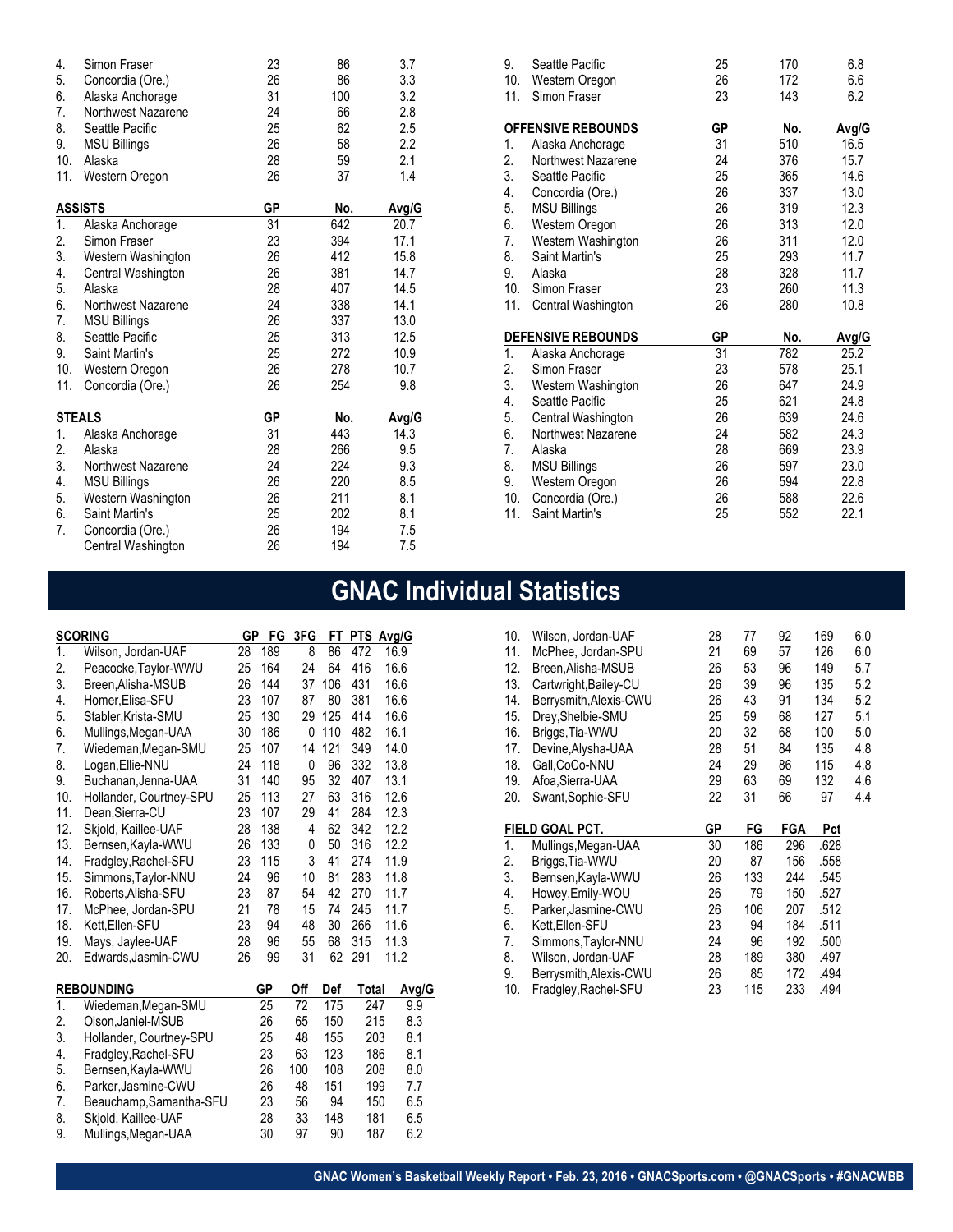|                                                           |                                                                                                                                                                                                                                                            |                                                          |                                                           |                                                                    |                                                                              |                                                                              |                                                           | <b>GNAC Individual Statistics</b>                                                                                                                                                                                                    |
|-----------------------------------------------------------|------------------------------------------------------------------------------------------------------------------------------------------------------------------------------------------------------------------------------------------------------------|----------------------------------------------------------|-----------------------------------------------------------|--------------------------------------------------------------------|------------------------------------------------------------------------------|------------------------------------------------------------------------------|-----------------------------------------------------------|--------------------------------------------------------------------------------------------------------------------------------------------------------------------------------------------------------------------------------------|
|                                                           | <b>ASSISTS</b>                                                                                                                                                                                                                                             | GP                                                       |                                                           | No.                                                                |                                                                              | Avg/G                                                                        |                                                           |                                                                                                                                                                                                                                      |
| 1.<br>2.<br>3.<br>4.<br>5.<br>6.<br>7.                    | Kett, Ellen-SFU<br>Edwards, Jasmin-CWU<br>Robertson, Kiki-UAA<br>Kane, Rylee-MSUB<br>Simmons, Taylor-NNU<br>Hathaway, Aleisha-WWU<br>Davis, Christina-UAA                                                                                                  | 23<br>26<br>31<br>26<br>24<br>26<br>27                   |                                                           | 163<br>139<br>162<br>119<br>103<br>102<br>102                      |                                                                              | 7.1<br>5.3<br>5.2<br>4.6<br>4.3<br>3.9<br>3.8                                | 1.<br>2.<br>3.<br>4.<br>5.<br>6.                          | <b>ASSIST/TURNOVER R</b><br>Robertson, Kiki-UA<br>Kett, Ellen-SFU<br>Edwards, Jasmin-0<br>Kane, Rylee-MSUE<br>Davis, Christina-U/<br>Roberts, Alisha-SF                                                                              |
| 8.<br>9.                                                  | Roberts, Alisha-SFU<br>Gandy, Kiana-WWU<br>Sarman, Keesha-CU                                                                                                                                                                                               | 23<br>26<br>26                                           |                                                           | 84<br>83<br>83                                                     |                                                                              | 3.7<br>3.2<br>3.2                                                            | 7.<br>8.<br>9.<br>10.                                     | Hathaway, Aleisha<br>Simmons, Taylor-N<br>Skjold, Kaillee-UA<br>Gandy, Kiana-WW                                                                                                                                                      |
|                                                           | <b>FREE THROW PCT</b>                                                                                                                                                                                                                                      | GP                                                       | FT                                                        |                                                                    | FTA                                                                          | PCT                                                                          |                                                           |                                                                                                                                                                                                                                      |
| 1.<br>2.<br>3.<br>4.<br>5.<br>6.<br>7.<br>8.<br>9.<br>10. | Logan, Ellie-NNU<br>Hanson, Tiana-MSUB<br>Roberts, Alisha-SFU<br>Peacocke, Taylor-WWU<br>Homer, Elisa-SFU<br>Simmons, Taylor-NNU<br>Hollander, Courtney-SPU<br>Skjold, Kaillee-UAF<br>Smith, Briannah-CU<br>Stabler, Krista-SMU                            | 24<br>26<br>23<br>25<br>23<br>24<br>25<br>28<br>20<br>25 | 96<br>66<br>42<br>64<br>80<br>81<br>63<br>62<br>38<br>125 |                                                                    | 108<br>75<br>48<br>75<br>96<br>98<br>77<br>76<br>47<br>156                   | .889<br>.880<br>.875<br>.853<br>.833<br>.827<br>.818<br>.816<br>.809<br>.801 | 1.<br>2.<br>3.<br>4.<br>5.<br>6.<br>7.<br>8.<br>9.<br>10. | <b>OFFENSIVE REBOUNI</b><br>Bernsen, Kayla-W<br>McPhee, Jordan-S<br>Mullings, Megan-U<br>Wiedeman, Megan<br>Wilson, Jordan-UA<br>Fradgley, Rachel-S<br>Olson, Janiel-MSU<br>Beauchamp, Sama<br>Drey, Shelbie-SML<br>Afoa, Sierra-UAA |
|                                                           | <b>STEALS</b>                                                                                                                                                                                                                                              | GP                                                       | No                                                        | Avg/G                                                              |                                                                              |                                                                              |                                                           |                                                                                                                                                                                                                                      |
|                                                           | 1. Simmons, Taylor-NNU<br>2. Robertson, Kiki-UAA<br>3. Peacocke, Taylor-WWU<br>4. Dent, Adriana-UAA<br>5. Mays, Jaylee-UAF<br>6. Hathaway, Aleisha-WWU<br>7. McPhee, Jordan-SPU<br>8. Stabler, Krista-SMU<br>9. Skjold, Kaillee-UAF<br>Engel, Keiahnna-UAA | 24<br>31<br>25<br>29<br>28<br>26<br>21<br>25<br>28<br>28 | 71<br>70<br>55<br>62<br>59<br>53<br>41<br>43<br>47<br>47  | 3.0<br>2.3<br>2.2<br>2.1<br>2.1<br>2.0<br>2.0<br>1.7<br>1.7<br>1.7 |                                                                              |                                                                              | 1.<br>2.<br>3.<br>4.<br>5.<br>6.<br>7.<br>8.<br>9.        | DEFENSIVE REBOUNI<br>Wiedeman, Megan<br>Hollander, Courtne<br>Parker, Jasmine-C<br>Olson, Janiel-MSU<br>Fradgley, Rachel-S<br>Skjold, Kaillee-UA<br>Bernsen, Kayla-W<br>Beauchamp, Sama<br>Cartwright, Bailey-<br>Breen, Alisha-MSL  |
|                                                           | <b>3-POINT FG PCT</b>                                                                                                                                                                                                                                      | <b>GP</b>                                                | 3FG                                                       | 3FGA                                                               | Pct                                                                          |                                                                              |                                                           |                                                                                                                                                                                                                                      |
| 1.<br>2.<br>3.<br>4.<br>5.<br>6.<br>7.<br>8.<br>9.<br>10. | Kett, Ellen-SFU<br>Buchanan, Jenna-UAA<br>Hathaway, Aleisha-WWU<br>Azorr, Sydney-WOU<br>Homer, Elisa-SFU<br>Edwards, Jasmin-CWU<br>Stavish, Vanessa-MSUB<br>Breen, Alisha-MSUB<br>Steward, Mandy-CWU<br>Thompson, Tara-UAA                                 | 23<br>31<br>26<br>26<br>23<br>26<br>26<br>26<br>26<br>31 | 48<br>95<br>32<br>35<br>87<br>31<br>29<br>37<br>43<br>33  | 89<br>204<br>80<br>88<br>220<br>81<br>77<br>99<br>118<br>94        | .539<br>.466<br>.400<br>.398<br>.395<br>.383<br>.377<br>.374<br>.364<br>.351 |                                                                              | 1.<br>2.<br>3.<br>4.<br>5.<br>6.<br>7.<br>8.<br>9.<br>10. | <b>MINUTES PLAYED</b><br>Kett, Ellen-SFU<br>Stabler, Krista-SMI<br>Breen, Alisha-MSL<br>Edwards, Jasmin-0<br>Peacocke, Taylor-\<br>Homer, Elisa-SFU<br>Mays, Jaylee-UAF<br>Gandy, Kiana-WW<br>Wiedeman, Megan<br>Briggs, Tia-WWU     |
|                                                           | <b>BLOCKED SHOTS</b>                                                                                                                                                                                                                                       | GP                                                       |                                                           | No.                                                                | Avg/G                                                                        |                                                                              |                                                           |                                                                                                                                                                                                                                      |
| 1.<br>2.<br>3.<br>4.<br>5.<br>6.<br>7.<br>8.<br>10.       | Bernsen, Kayla-WWU<br>Parker, Jasmine-CWU<br>Wiedeman, Megan-SMU<br>Beauchamp, Samantha-SFU<br>Mullings, Megan-UAA<br>Fradgley, Rachel-SFU<br>Cartwright, Bailey-CU<br>Berrysmith, Alexis-CWU<br>Grager, Molly-SPU<br>Johansson, Elin-SMU                  | 26<br>26<br>25<br>23<br>30<br>23<br>26<br>26<br>25<br>20 |                                                           | 76<br>66<br>58<br>44<br>44<br>26<br>29<br>26<br>25<br>17           | 2.9<br>2.5<br>2.3<br>1.9<br>1.5<br>1.1<br>1.1<br>1.0<br>1.0<br>0.9           |                                                                              |                                                           |                                                                                                                                                                                                                                      |

|                  | <b>ASSIST/TURNOVER RATIO</b> | GP        | A   | Avg | TO             | Avg   | Ratio |
|------------------|------------------------------|-----------|-----|-----|----------------|-------|-------|
| 1.               | Robertson, Kiki-UAA          | 31        | 162 | 5.2 | 57             | 1.8   | 2.8   |
| 2.               | Kett, Ellen-SFU              | 23        | 163 | 7.1 | 69             | 3.0   | 2.4   |
| 3.               | Edwards, Jasmin-CWU          | 26        | 139 | 5.3 | 90             | 3.5   | 1.5   |
| 4.               | Kane, Rylee-MSUB             | 26        | 119 | 4.6 | 83             | 3.2   | 1.4   |
| 5.               | Davis, Christina-UAA         | 27        | 102 | 3.8 | 72             | 2.7   | 1.4   |
| 6.               | Roberts, Alisha-SFU          | 23        | 84  | 3.7 | 61             | 2.7   | 1.4   |
| 7.               | Hathaway, Aleisha-WWU        | 26        | 102 | 3.9 | 78             | 3.0   | 1.3   |
| 8.               | Simmons, Taylor-NNU          | 24        | 103 | 4.3 | 80             | 3.3   | 1.3   |
| 9.               | Skjold, Kaillee-UAF          | 28        | 85  | 3.0 | 74             | 2.6   | 1.1   |
| 10.              | Gandy, Kiana-WWU             | 26        | 83  | 3.2 | 74             | 2.8   | 1.1   |
|                  | <b>OFFENSIVE REBOUNDS</b>    |           | GР  | No  |                | Avg/G |       |
| $\overline{1}$ . | Bernsen, Kayla-WWU           |           | 26  | 100 |                | 3.8   |       |
| 2.               | McPhee, Jordan-SPU           |           | 21  | 69  |                | 3.3   |       |
| 3.               | Mullings, Megan-UAA SR       |           | 30  | 97  |                | 3.2   |       |
| 4.               | Wiedeman, Megan-SMU          |           | 25  | 72  |                | 2.9   |       |
| 5.               | Wilson, Jordan-UAF           |           | 28  | 77  |                | 2.8   |       |
| 6.               | Fradgley, Rachel-SFU         |           | 23  | 63  |                | 2.7   |       |
| 7.               | Olson, Janiel-MSUB           |           | 26  | 65  |                | 2.5   |       |
| 8.               | Beauchamp, Samantha-SFU      |           | 23  | 56  |                | 2.4   |       |
| 9.               | Drey, Shelbie-SMU            |           | 25  | 59  |                | 2.4   |       |
| 10.              | Afoa, Sierra-UAA             |           | 29  | 63  |                | 2.2   |       |
|                  |                              |           |     |     |                |       |       |
|                  | DEFENSIVE REBOUNDS           |           | GР  | No  |                | Avg/G |       |
| 1.               | Wiedeman, Megan-SMU          |           | 25  | 175 |                | 7.0   |       |
| 2.               | Hollander, Courtney-SPU      |           | 25  | 155 |                | 6.2   |       |
| 3.               | Parker, Jasmine-CWU          |           | 26  | 151 |                | 5.8   |       |
| 4.               | Olson, Janiel-MSUB           |           | 26  | 150 |                | 5.8   |       |
| 5.               | Fradgley, Rachel-SFU         |           | 23  | 123 |                | 5.3   |       |
| 6.               | Skjold, Kaillee-UAF          |           | 28  | 148 |                | 5.3   |       |
| 7.               | Bernsen, Kayla-WWU           |           | 26  | 108 |                | 4.2   |       |
| 8.               | Beauchamp, Samantha-SFU      |           | 23  | 94  |                | 4.1   |       |
| 9.               | Cartwright, Bailey-CU        |           | 26  | 96  |                | 3.7   |       |
|                  | Breen, Alisha-MSUB           |           | 26  | 96  |                | 3.7   |       |
|                  | <b>MINUTES PLAYED</b>        | <b>GP</b> |     |     | <b>Minutes</b> |       | Avg/G |
| 1.               | Kett, Ellen-SFU              | 23        |     |     | 865            |       | 37.6  |
| 2.               | Stabler, Krista-SMU          | 25        |     |     | 925            |       | 37.0  |
| 3.               | Breen, Alisha-MSUB           | 26        |     |     | 952            |       | 36.6  |
| 4.               | Edwards, Jasmin-CWU          | 26        |     |     | 947            |       | 36.4  |
| 5.               | Peacocke, Taylor-WWU         | 25        |     |     | 904            |       | 36.2  |
| 6.               | Homer, Elisa-SFU             | 23        |     |     | 746            |       | 32.4  |
| 7.               | Mays, Jaylee-UAF             | 28        |     |     | 906            |       | 32.4  |
| 8.               | Gandy, Kiana-WWU             | 26        |     |     | 833            |       | 32.0  |
|                  |                              |           |     |     |                |       |       |

#### 9. Wiedeman,Megan-SMU 25 797 31.9 10. 832<br>10. Briggs, 20. 632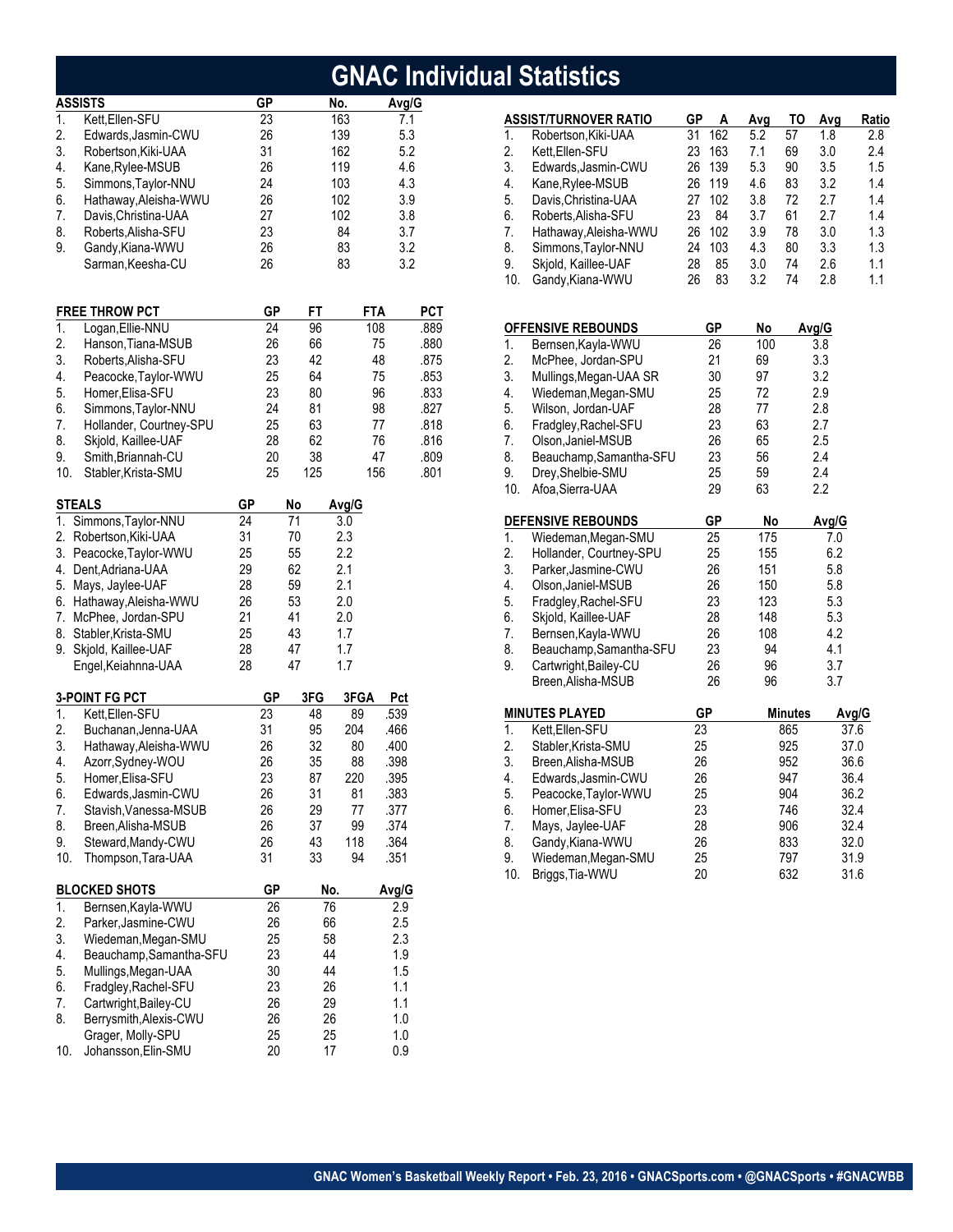# **GNAC 2015-16 Individual Game Highs**

#### **Points**

40 Homer,Elisa (Simon Fraser) at Northwest Nazarene (02/04/16) 38 Stabler,Krista (Saint Martin's) vs Western Oregon (12/05/15) 37 Breen,Alisha (MSU Billings) vs Academy of Art (11/14/15) 35 Mullings,Megan (Alaska Anchorage) vs Academy of Art (11/01/15) 35 Wilson, Jordan (Alaska Nanooks) vs Concordia (1/07/16) Two Tied at 32

#### **Field Goals Made**

14 Mullings,Megan (Alaska Anchorage) vs Academy of Art (11/01/15) 13 Wilson, Jordan (Alaska Nanooks) vs Concordia (1/07/16) 13 Homer,Elisa (Simon Fraser) at Northwest Nazarene (02/04/16) Four Tied at 12

#### **Field Goal Attempts**

25 Skjold, Kaillee (Alaska Nanooks) at Simon Fraser (12/05/15) 23 Homer,Elisa (Simon Fraser) at Northwest Nazarene (02/04/16) 22 Stabler,Krista (Saint Martin's) vs Seattle Pacific (01/05/16) 22 Logan,Ellie (Northwest Nazarene) at Seattle Pacific (01/28/16) Four Tied at 21.

#### **Field Goal Percentage**

1.000 (11-11) Wilson, Jordan (Alaska Nanooks) at Hawaii (11/21/15) 1.000 (7-7) Devine,Alysha (Alaska Anchorage) at MSU Billings (1/30/16) 1.000 (6-6) Higbie,Erin (Concordia) vs MSU Billings (01/14/16) 1.000 (6-6) Briggs,Tia (Western Washington) at Seattle Pacific (01/16/16) 1.000 (6-6) Drey,Shelbie (Saint Martin's) vs Alaska Anchorage (02/18/16) 1.000 (5-5) Miller,Jasmine (Western Ore.) at Alaska Nanooks (1/9/16) 1.000 (5-5) Howey,Emily (Western Ore.) at Concordia (02/09/16)

#### **3-Point Field Goals Made**

12 Homer,Elisa (Simon Fraser) at Northwest Nazarene (02/04/16) 9 Homer,Elisa (Simon Fraser) at Saint Martin's (01/16/16) 8 Buchanan,Jenna (Alaska Anchorage) vs CSU Dominguez Hills (10/31/15) 6 Buchanan,Jenna (Alaska Anchorage) vs Pepperdine (11/24/15) 6 Buchanan,Jenna (Alaska Anchorage) at MSU Billings (1/30/16) 6 Roberts,Alisha (Simon Fraser) vs Seattle Pacific (02/13/16) Eighteen Tied at 5.

#### **3-Point Field Goal Attempts**

20 Homer,Elisa (Simon Fraser) at Northwest Nazarene (02/04/16) 18 Homer,Elisa (Simon Fraser) at Saint Martin's (01/16/16) 16 Roberts,Alisha (Simon Fraser) vs Seattle Pacific (02/13/16) 13 Buchanan,Jenna (Alaska Anchorage) vs Alaska (12/12/15) 12 Homer,Elisa (Simon Fraser) vs Alaska (12/05/15) Eight Tied at 11.

#### **3-Point Percentage**

.833 (5-6) Stavish,Vanessa (MSU Billings) at Cal Poly Pomona (11/20/15) .833 (5-6) Stabler,Krista (Saint Martin's) at Colorado Springs (11/28/15) .833 (5-6) Kett,Ellen (Simon Fraser) at Seattle Pacific (01/14/16) .800 (8-10) Buchanan,Jenna (Alaska Anchorage) vs CSU Dominguez Hills (10/31/15)

.714 (5-7) Stabler,Krista (Saint Martin's) vs Western Oregon (12/5/15)

#### **Free Throws Made**

19 Breen,Alisha (MSU Billings) vs Academy of Art (11/14/15) 13 Parker,Jasmine (Central Washington) at Concordia (01/23/16) 12 Hanson,Tiana (MSU Billings) at Concordia (01/14/16) 12 Peacocke,Taylor (Western Washington) at Northwest Nazarene (02/06/16) Two tied at 11

#### **Free Throw Attempts**

21 Breen,Alisha (MSU Billings) vs Academy of Art (11/14/15) 16 Smith, Arinesha (Alaska) vs Dixie State (11/14/15) 15 Parker,Jasmine (Central Washington) at Concordia (01/23/16) 13 Smith, Arinesha (Alaska Nanooks) vs UC San Diego (12/19/15) 13 Hanson,Tiana (MSU Billings) at Concordia (01/14/16) Eight Tied at 12.

#### **Free Throw Percentage**

1.000 (12-12) Peacocke,Taylor (Western Washington) at Northwest Nazarene (02/06/16)

- 1.000 (10-10) Briggs,Tia (Western Washington) vs Alaska Anchorage (12/05/15)
- 1.000 (10-10) Johansson,Elin (Saint Martin's) at Northwest Nazarene (12/31/15)
- 1.000 (10-10) Stabler,Krista (Saint Martin's) at Alaska Nanooks (1/21/16)
- 1.000 (9-9) Stabler,Krista (Saint Martin's) vs Western Ore. (12/5/15)
- 1.000 (9-9) Logan,Ellie (Northwest Nazarene) vs Seattle Pacific (01/02/16)
- 1.000 (8-8) Breen,Alisha (MSU Billings) vs Simon Fraser (01/23/16)
- 1.000 (8-8) Buchanan,Jenna (Alaska Anchorage) at MSU Billings (1/30/16)

#### **Rebounds**

18 Olson,Janiel (MSU Billings) vs Saint Martin's (01/07/15) 17 Toumson, Stephanie (Alaska Nanooks) vs Northwood (11/28/15) 17 Breen,Alisha (MSU Billings) at Alaska Nanooks (1/02/16) 15 Skjold, Kaillee (Alaska Nanooks) vs Stanislaus State (11/13/15) Four Tied at 14

#### **Assists**

16 Kett,Ellen (Simon Fraser) vs Saint Martin's (02/11/16) 14 Kett,Ellen (Simon Fraser) vs Cal Poly Pomona (11/21/15) 11 Kett,Ellen (Simon Fraser) at Northwest Nazarene (02/04/16)10 Six Tied at 10

#### **Steals**

9 Robertson,Kiki (Alaska Anchorage) vs Western Oregon (01/07/16) 7 Robertson,Kiki (Alaska Anchorage) vs MSU Billings (12/31/15) 7 Mcphee, Jordan (Seattle Pacific) at Saint Martin's (01/05/16) 7 Simmons,Taylor (Northwest Nazarene) vs Alaska Nanooks (01/14/16) Seven Tied at 6.

#### **Blocked Shots**

8 Wiedeman,Megan (Saint Martin's) at Northwest Nazarene (12/31/15) 7 Bernsen,Kayla (Western Washington) at Northwest Nazarene (02/06/16) 6 Fradgley,Rachel (Simon Fraser) vs Alaska Anchorage (12/03/15) 6 Beauchamp,Samantha (Simon Fraser) at Saint Martin's (01/16/16) 6 Bernsen,Kayla (Western Washington) vs Western Ore. (1/28/16) 6 Bernsen,Kayla (Western Washington) vs Concordia (01/30/16) Seven Tied at 5.

#### **Turnovers**

9 Peacocke,Taylor (Western Washington) vs Alaska Anchorage (12/05/15) 9 Simmons,Taylor (Northwest Nazarene) at Alaska Anchorage (02/11/16) 8 Sarman,Keesha (Concordia (Ore.)) vs Cal State Pueblo (11/28/15) 8 Edwards,Jasmin (Central Washington) at MSU Billings (12/03/15) 8 Davis,Launia (Western Oregon) at Alaska Anchorage (01/07/16) 8 Lukasiewicz, Stacey (Seattle Pacific) vs Central Washington (01/30/16) Fourteen Tied at 7.